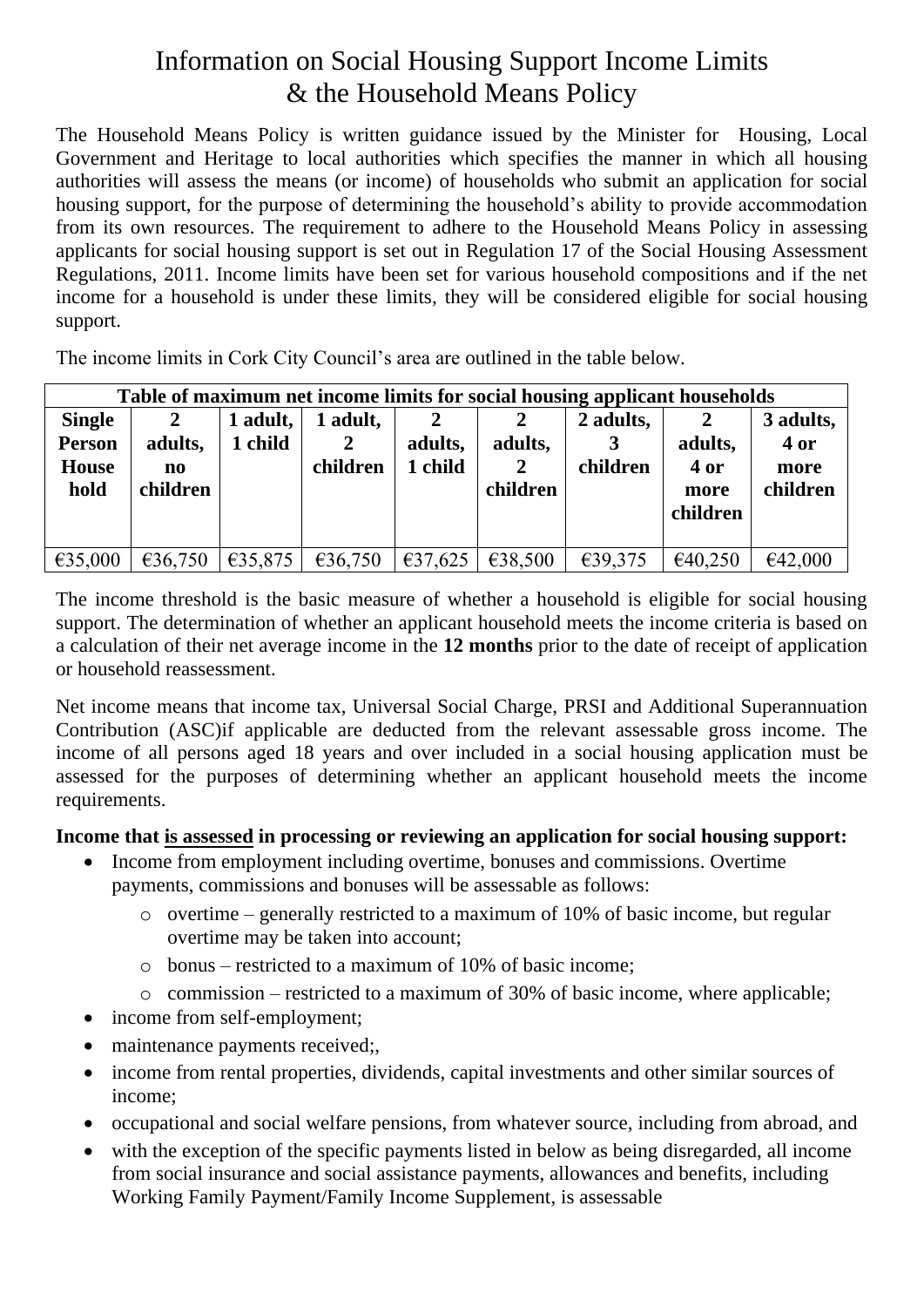## **Income that is not assessed in processing or reviewing an application for social housing support:**

In assessing household income for the purposes of the household means policy, a local authority may decide to disregard income that is once-off, temporary or short-term in nature and which is outside the regular pattern of a person's annual income subject to satisfactory evidence being submitted to confirm the atypical nature of such income.

Income from the following sources shall, in all cases, be disregarded for the purposes of assessing income:

**(a)** Payments by the Department of Social Protection under the Social Welfare Acts in respect of—

(i) Child Benefit

(ii) Guardian's Payments (Contributory)

- (iii) Guardian's Payments (Non Contributory)
- (iv) Carer's Allowance, full or half rate
- (v) Carer's Benefit

(vi) Domiciliary Care Allowance

- (vii) Constant Attendance Allowance
- (viii) Prescribed Relatives Allowance
- (ix) Electricity or Gas Allowance
- (x) Fuel Allowance
- (xi) Telephone Allowance
- (xii) Increase for Living on a Specified Island
- (xiii) Living Alone Allowance
- (xiv) Dietary Supplement
- (xv) Payments under Medical Care Scheme
- (xvi) Back to Work Family Dividend
- (xvii) Disablement Benefit/Pension

Once off payments or irregular payments, including

e.g. Carer's Support Grant (formerly called Respite Care Grant), Training Support Grant, Back to School Clothing and Footwear Allowance, Exceptional Needs Payment, Urgent Needs Payment, Humanitarian Assistance Scheme, Funeral grant.

**(b)** Community employment schemes such as Community Employment Programme, Community Services Programme, Gateway, the Youth Employment Support Scheme, the Rural Social Scheme (RSS), Tús; the amount of income in excess of the Supplementary Welfare rate.

**(c)** Payments from the Department of Social Protection or the Department of Education / Department of Further and Higher Education, Research, Innovation and Science or any Government Department or state agency in respect of an education or training course: the amount of income in excess of the Supplementary Welfare rate.

**(d)** Payments by the Health Service Executive in respect of—

- (i) Fostering Allowance
- (ii) Blind Welfare Allowance
- (iii) Mobility allowance